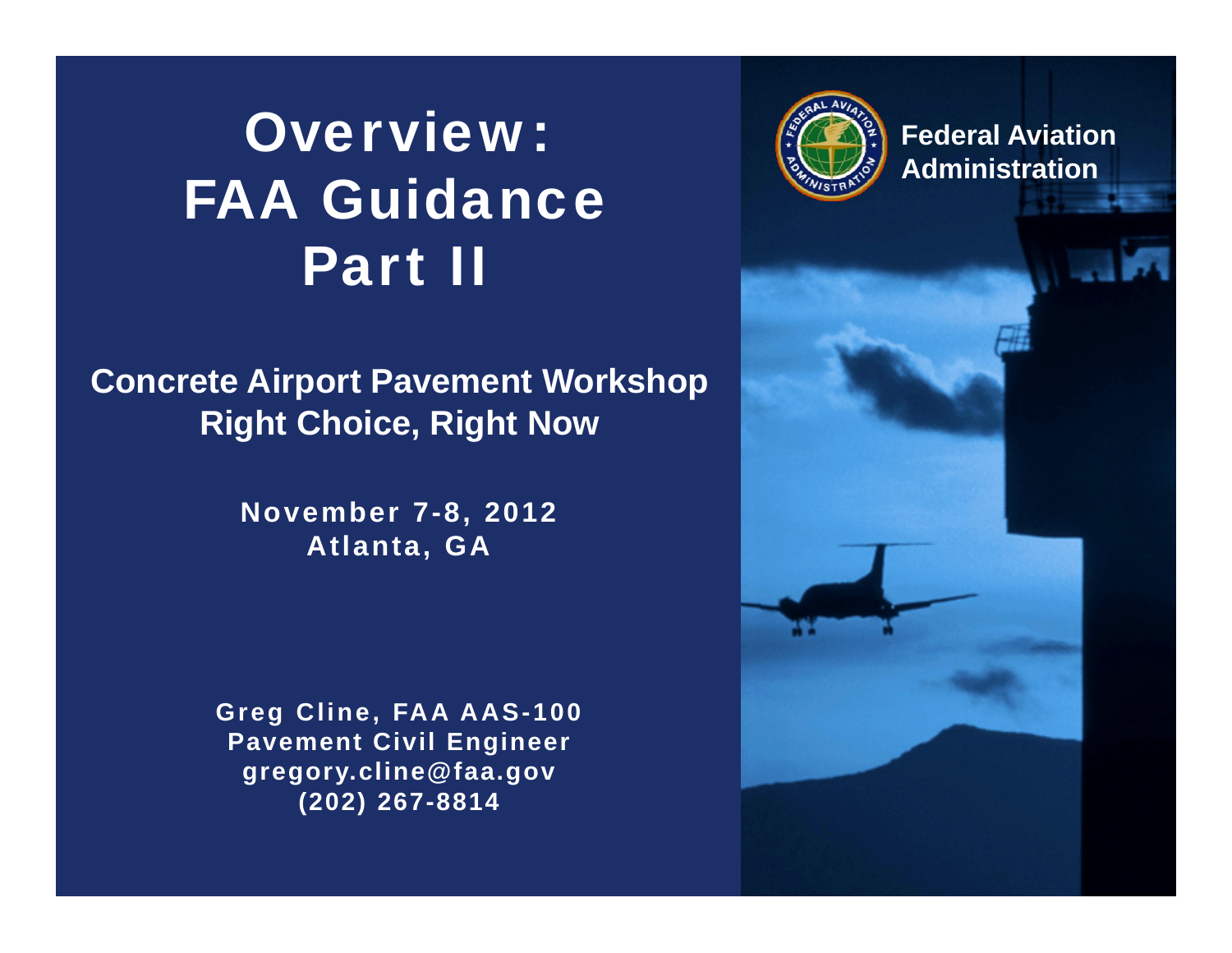### **Presentation Objectives**

Discussion on Advisory Circulars, State Standards, and the UFGS: Using Concrete on Airport Projects

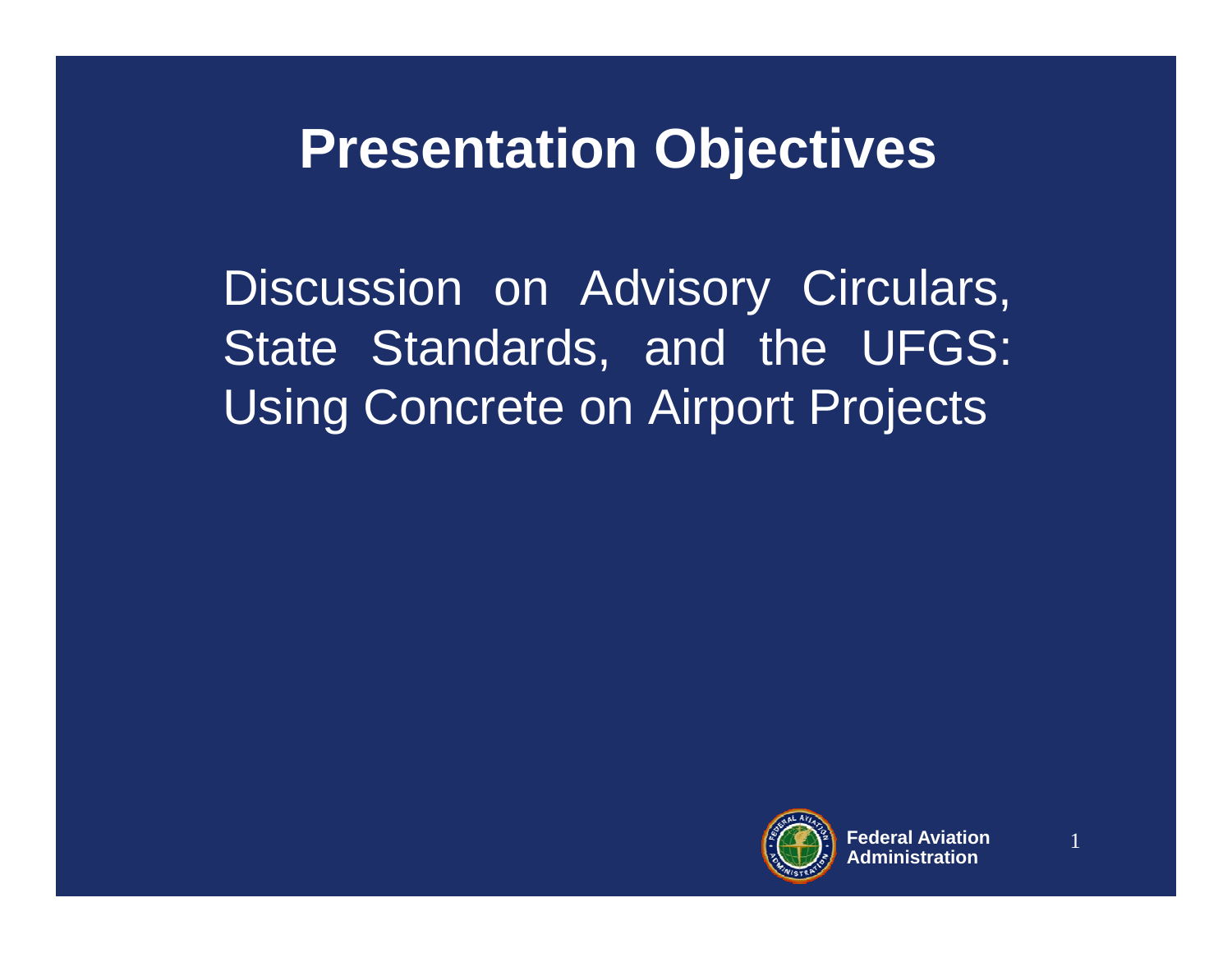### **Overview: FAA Guidance Part I**

#### **Pavement related Advisory Circulars FY2011 ~ FY2012**

- **5100-13B DEVELPOMENT OF STATE STANDARDS FOR NONPRIMARY AIRPORTS [8/31/2011]**
- **5335-5B STANDARD METHOD FOR REPORTING AIRPORT PAVEMENT STRENGTH (PCN) [8/31/2011]**
- **5370-10F STANDARD FOR SPECIFYING CONSTRUCTION OF AIRPORTS [9/30/2011]**
- **5370-11B USE OF NONDESTRUCTIVE DEVICES IN THE EVALUATION OF AIRPORT PAVEMENTS [9/30/2011]**
- **5370-15B AIRSIDE APPLICATIONS FOR ARTIFICIAL TURF [9/30/2011]**
- **5370-17 AIRSIDE USE OF HEATED PAVEMENT SYSTEMS [3/29/2011]**

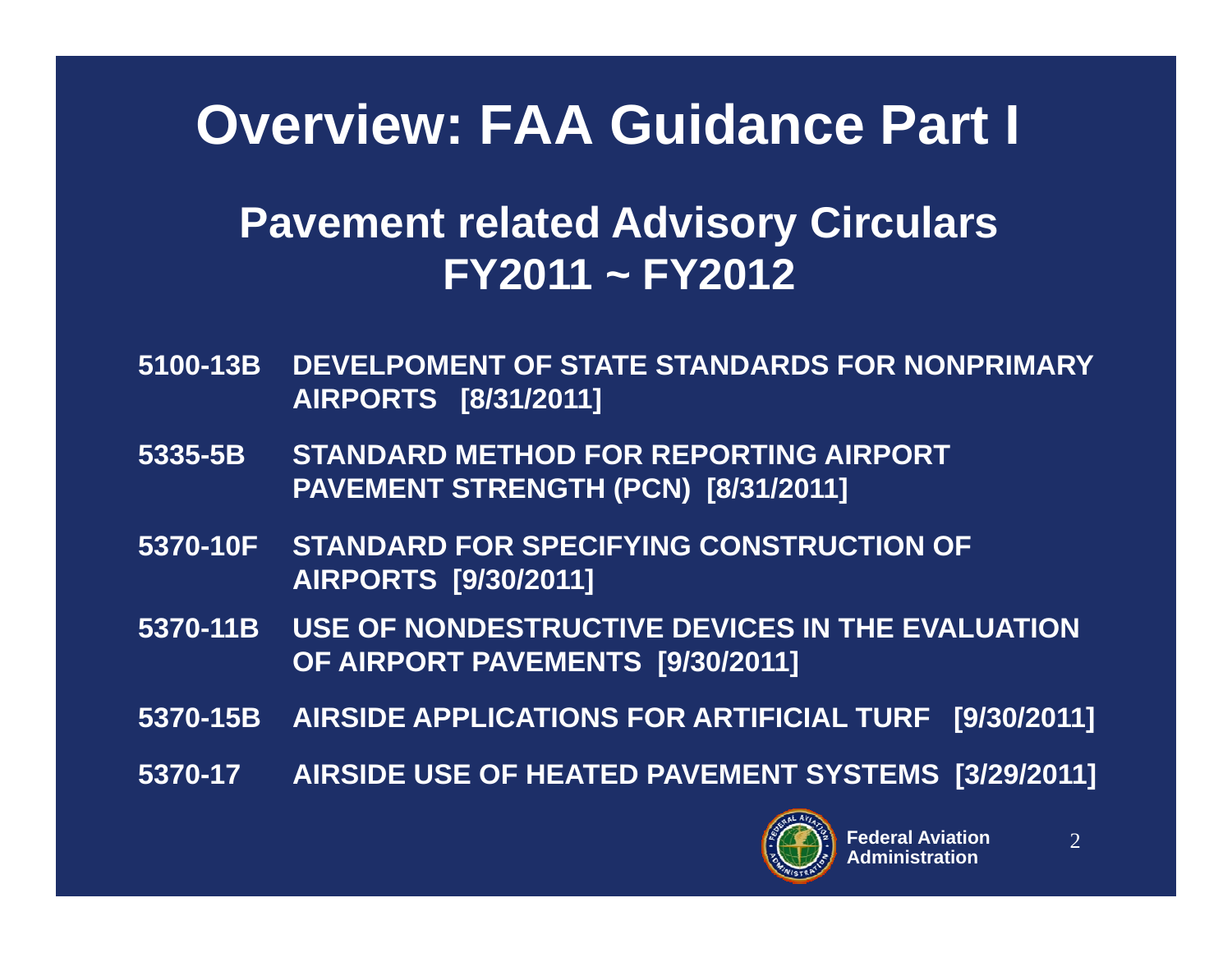### **Overview: FAA Guidance Part I**

#### **Pavement related Advisory Circulars FY2012 Work ~ FY2013 AC Plan**

- **5370-10 STANDARD FOR SPECIFYING CONSTRUCTION OF AIRPORTS**
- **5335-05 STANDARD METHOD FOR REPORTING AIRPORT PAVEMENT STRENGTH (PCN)**
- **5380-06 GUIDELINES AND PROCEDURES FOR MAINTENANCE OF AIRPORT PAVEMENTS**
- **5370-14 HOT MIX ASPHALT PAVING HANDBOOK**

5370-11 USE OF NONDESTRUCTIVE DEVICES IN THE EVALUATION OF AIRPORT PAVEMENTS

5320-17 AIRFIELD PAVEMENT SURFACE EVALUATION AND RATING (PASER) MANUALS

5380-07 PAVEMENT MANAGEMENT SYSTEM

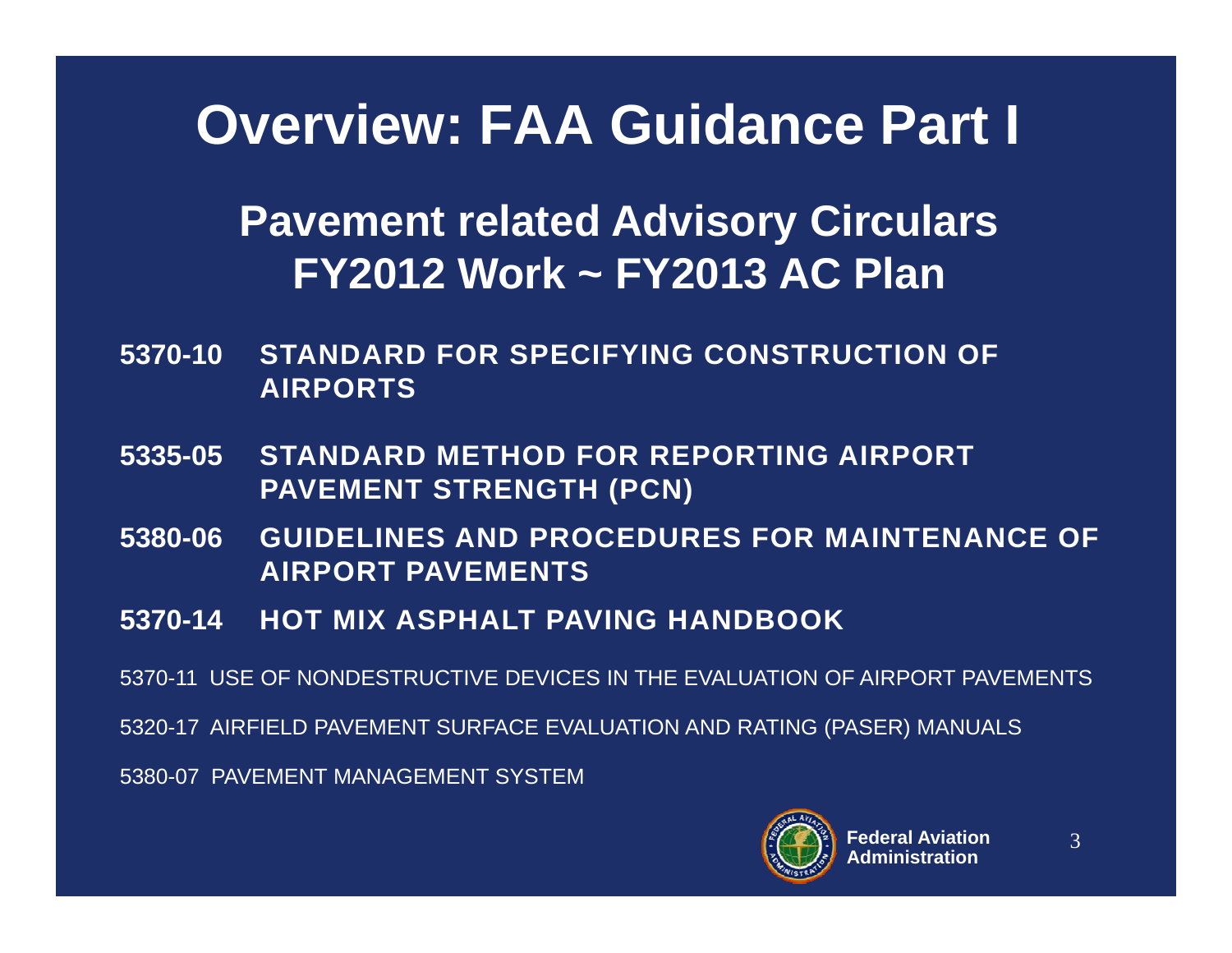### **Overview: FAA Guidance Part II**

**5100-13B DEVELPOMENT OF STATE STANDARDS FOR NONPRIMARY AIRPORTS [8/31/2011]**

- **5370-10F STANDARD FOR SPECIFYING CONSTRUCTION OF AIRPORTS [9/30/2011]**
- **5380-06B GUIDELINES AND PROCEDURES FOR MAINTENANCE OF AIRPORT PAVEMENTS [9/28/2007]**

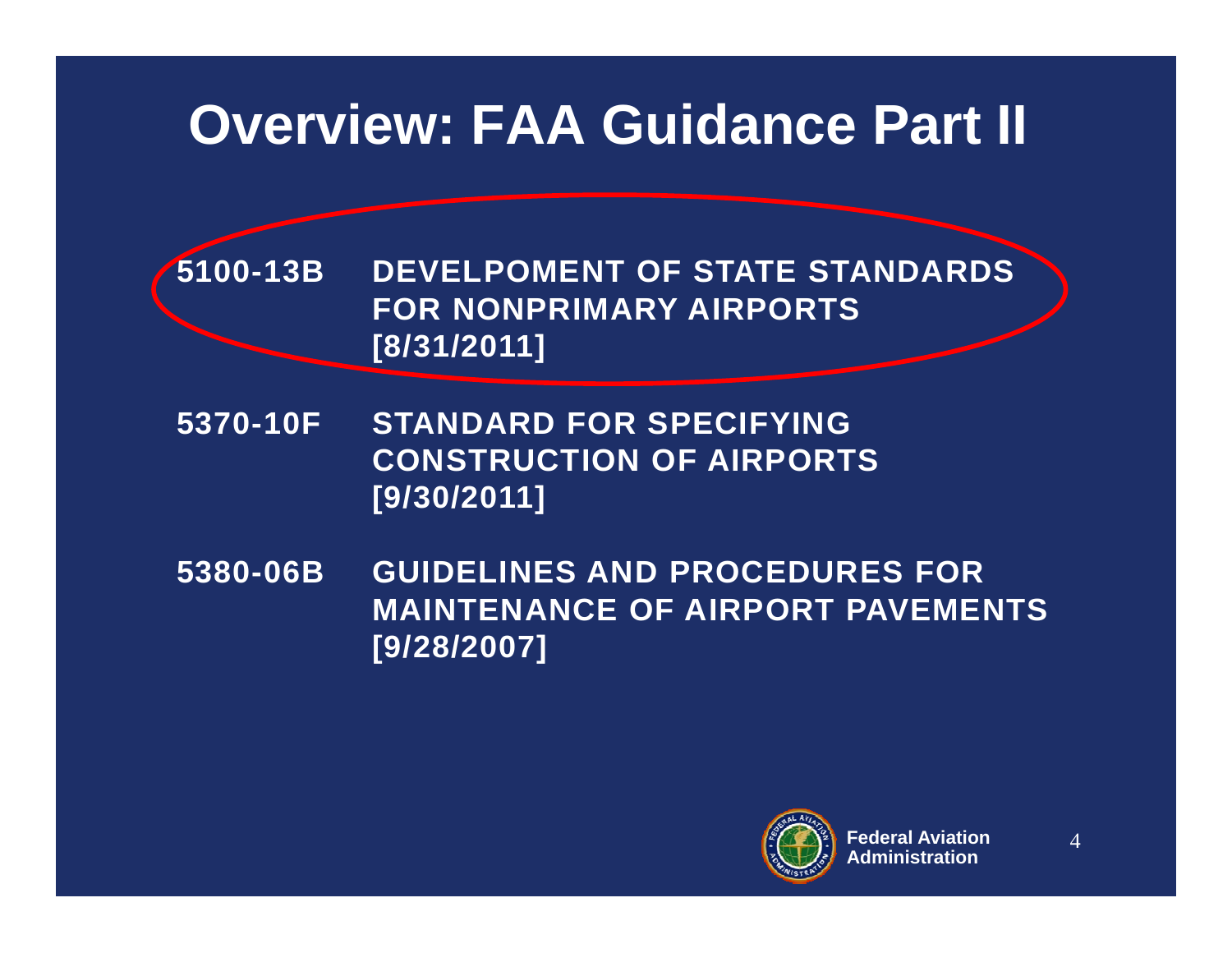# **Advisory Circular 150/5100-13B**

#### **DEVELPOMENT OF STATE STANDARDS FOR NONPRIMARY AIRPORTS**

- •Provides guidelines for the development of State Standards for and the use of State highway specifications for pavement construction at nonprimary public-use airports.
- $\bullet$  Is not guidance and is not to be implied as guidance for using State Highway Specifications.
- • If FAA approves the State Standard (developed by the State) this new Standard will be used in lieu of FAA Standards.

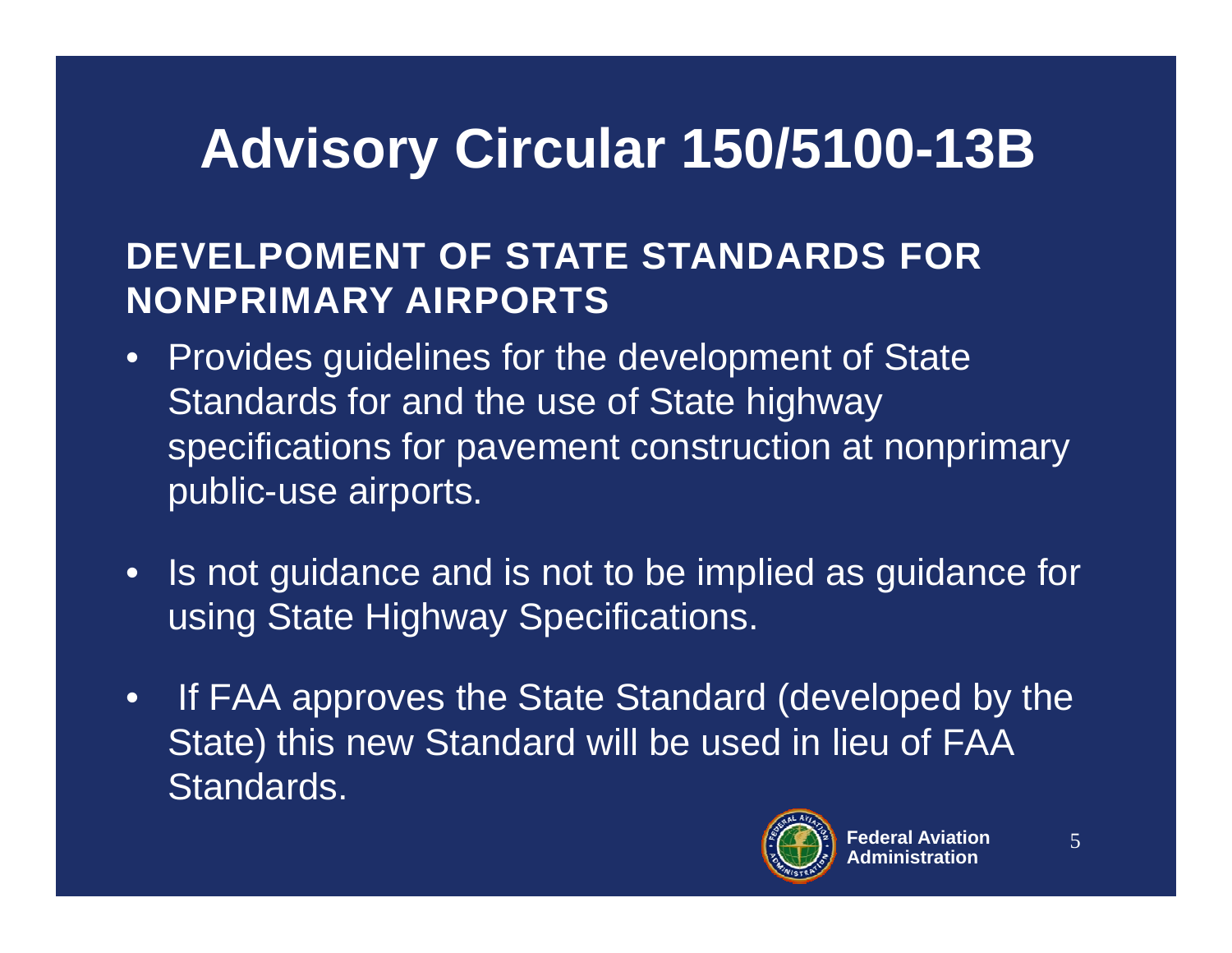# **Advisory Circular 150/5100-13B**

#### **DEFINITIONS**

- $\bullet$  **"Public-use airport" means an airport open to the public that also meets the following criteria:** 
	- **(1) publicly owned, or**
	- **(2) privately owned but designated by FAA as a reliever, or**
	- **(3) privately owned but having scheduled service and at least 2,500 annual enplanements.**
- $\bullet$  **"Nonprimary airport" includes, for the purpose of this AC, all civil airports with 10,000 passenger boardings or less each year.**
- • **"nonprimary public-use airports" – runways of 5,000 feet or shorter servicing aircraft of 60,000 pounds gross weight and under.**

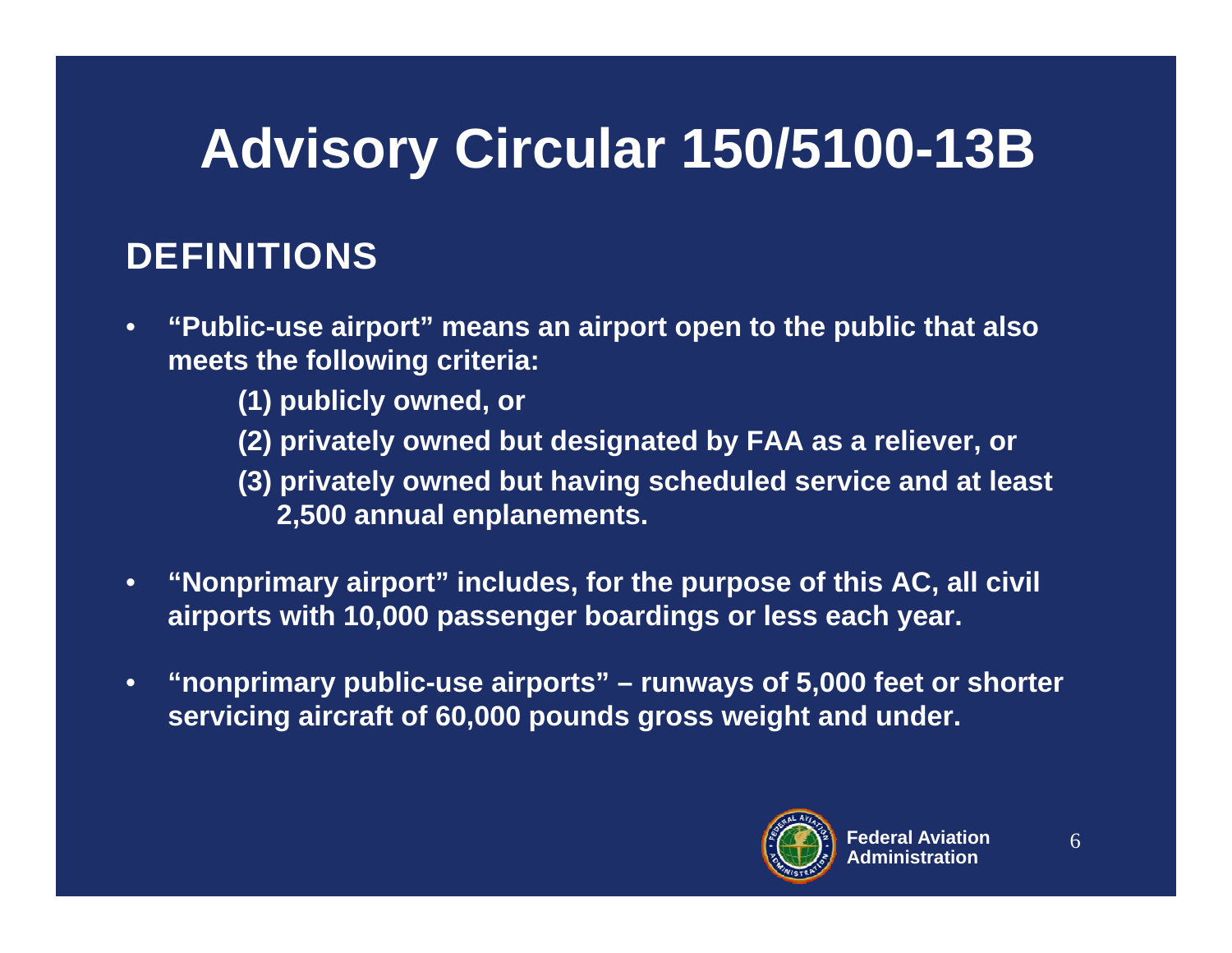# **Advisory Circular 150/5100-13B**

#### **PAVEMENT DESIGN**

**APPENDIX I PRESENTS THREE METHODS FOR DEVELOPING PAVEMENT DESIGN STRUCTURAL SECTIONS.**

- • **METHOD A. MINIMUM THICKNESS FOR PAVEMENT STRUCTURAL SECTIONS.**
- • **METHOD B. AASHTO ALTERNATE FOR PAVEMENT STRUCTURAL SECTIONS.**
- • **METHOD C.** When Method A or B do not provide a suitable means for a State to develop pavement structural designs for nonprimary public-use airports in the State, a detailed submittal of the method proposed is required.

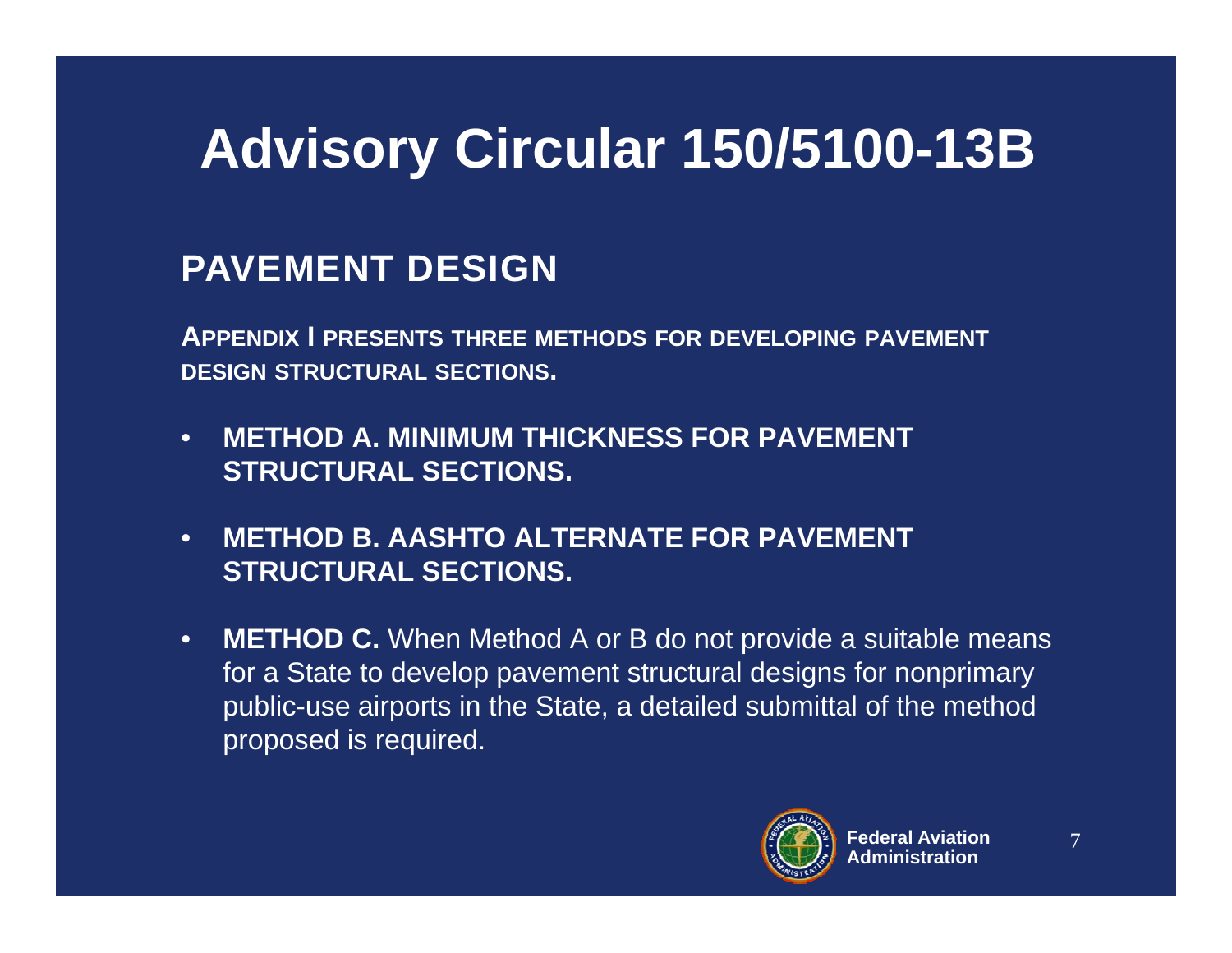# **Advisory Circular 150/5380-06B**

#### **GUIDELINES AND PROCEDURES FOR MAINTENANCE OF AIRPORT PAVEMENTS**

• **Conventional Concrete Mixture.** The conventional concrete mixture will conform to FAA specification P-501 for materials. This repair method is considered a permanent, long term repair as it is typically used for large repair areas requiring 3 cubic yards or more of mix supplied by a local concrete mixing plant.

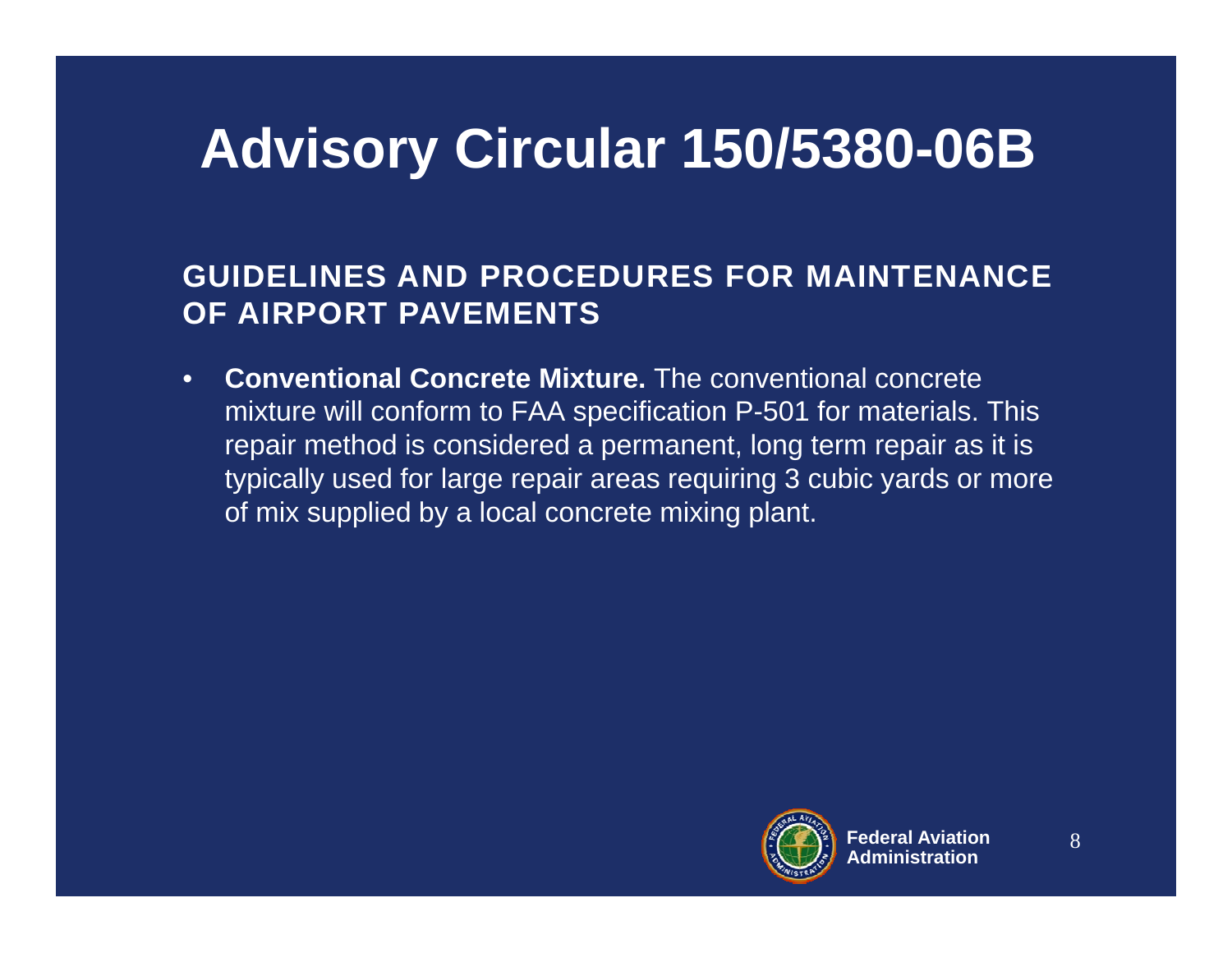### **Advisory Circular 150/5370-10F**

### **STANDARD FOR SPECIFYING CONSTRUCTION OF AIRPORTS**

P-501 Portland Cement Concrete Pavement (For all pavement)

(Note: UFGS for Small projects was cancelled and is no longer available for consideration)

P-610 Structural Portland Cement Concrete (i.e., Bridge decks, vaults, sign base, etc)